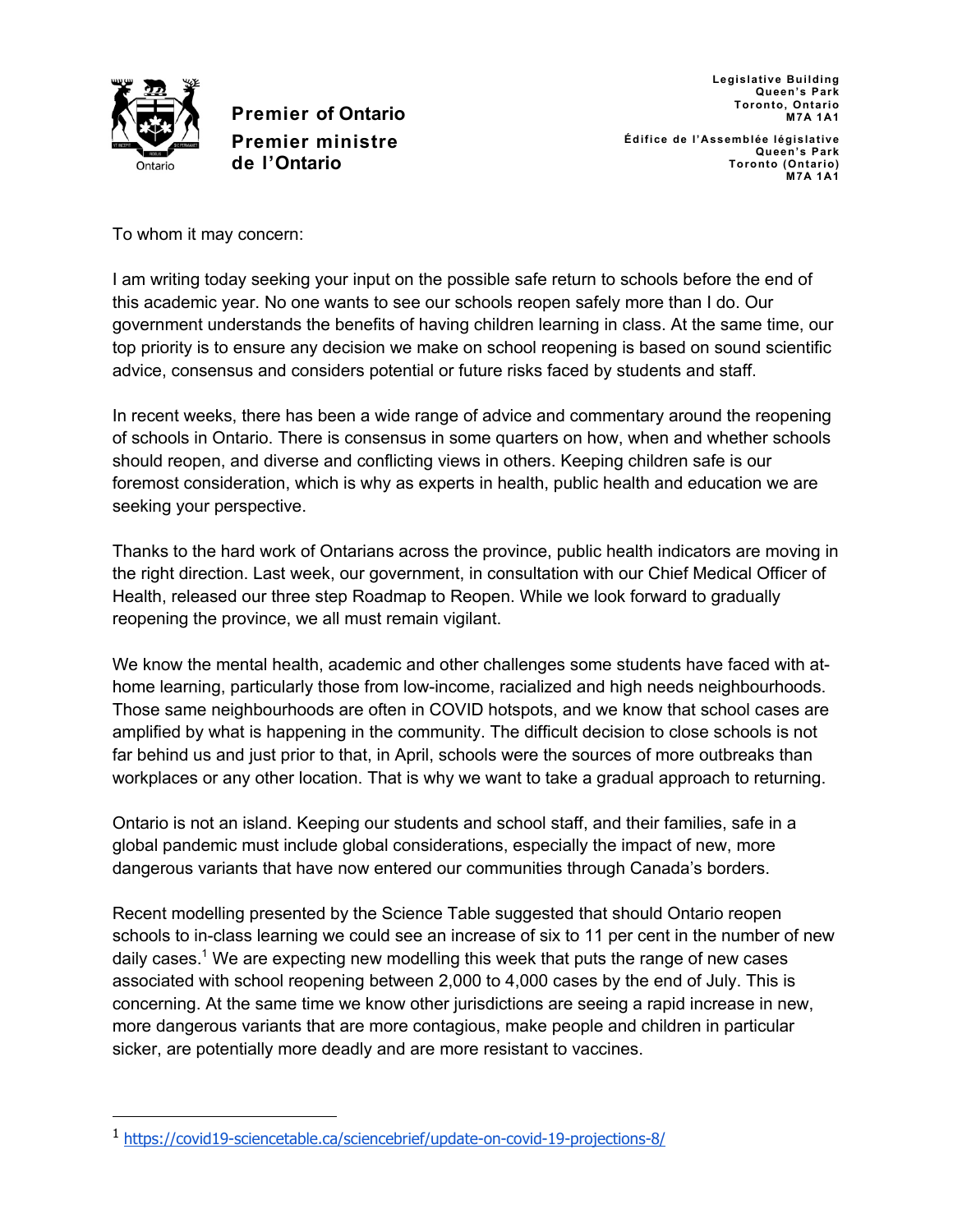

**Queen's Park Toronto, Ontario M7A 1A1 Édifice de l'Assemblée législative Queen's Park Toronto (Ontario) M7A 1A1**

**Legislative Building**

A recent study from Public Health England by the U.K. government indicated a single dose of either the Pfizer or AstraZeneca vaccine was just 33% effective against the COVID-19 variant first identified in India. The study found "one dose offered 33 per cent protection against symptomatic infection from B.1.617.2, and 51 per cent against B.1.1.7. This suggests a single shot offers 35 per cent less protection against B.1.617.2 compared with B.1.1.7, according to Financial Times analysis."**<sup>2</sup>** Other jurisdictions - including Singapore - have recently closed in person learning as a direct result of that variant.<sup>3</sup> That variant is also on the rise in Ontario.

What makes all this new information concerning is that according to the most recent data in the provincial COVAX system, which tracks who gets vaccinated in Ontario and when, only 41 per cent of teachers and education workers are vaccinated compared to 62 per cent of the general adult population in Ontario.

Vaccines remain our best defence against COVID-19. To date, Ontario has successfully administered more than 8,530,000 doses. As of May 23, 2021, Ontarians aged 12 and up are now eligible to book a vaccine through the provincial booking system. We are getting doses into arms as quickly as possible, but due to lack of sufficient supply, children may not be vaccinated before a return to school in June.

As Premier, my priority throughout the COVID-19 pandemic has always been to protect the health and safety of Ontarians. We need now to ensure there is broad consensus from our medical, public health, and education experts that returning to school is the right thing to do. I've always said we have the best minds in the world right here in Ontario and that together we make the best decisions.

Ultimately, this is our government's decision, but in light of the foregoing, and the diversity of perspectives on the safety of reopening schools, I am asking for your views on a number of issues.

To help guide any decisions regarding schools, and ensure any decision on reopening in-class learning protects students and staff, I am asking for your perspective on the following questions that have been raised as concerns to our government:

- 1. Is the reopening of schools for in person learning safe for students?
- 2. Is the reopening of schools for in person learning safe for teachers and all education staff?

<sup>2</sup> https://www.ft.com/content/a70d423a-7d7c-4736-8828-0a485d7c3a8e

<sup>3</sup> https://www.reuters.com/world/asia-pacific/singapore-warns-children-susceptible-virus-variants-shutsschools-2021-05-17/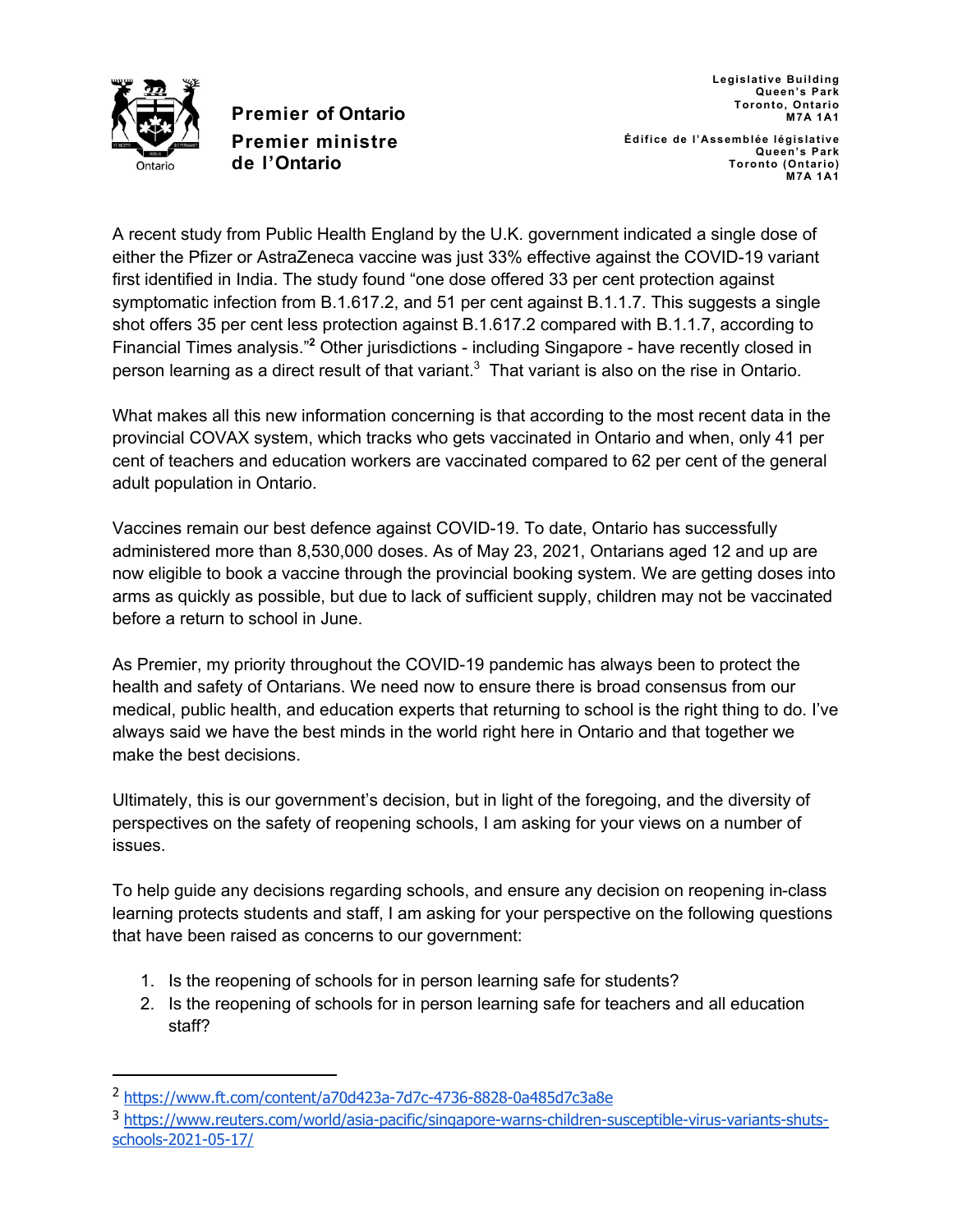

**Legislative Building Queen's Park Toronto, Ontario M7A 1A1**

**Édifice de l'Assemblée législative Queen's Park Toronto (Ontario) M7A 1A1**

- 3. There are a growing number of cases in Ontario of the variant first identified in India (B.1.617). Does this mutation pose an increased risk to students and education workers?
- 4. The modelling from the Ontario Science Table has suggested that reopening schools will lead to an increase in cases in the province of Ontario, is this acceptable and safe?
- 5. Other countries are warning mutations including the B.1.617 variant<sup>45</sup> are putting children at much greater risk and are shutting schools down. Is this concern not shared by medical experts in Ontario?
- 6. Should teachers be fully vaccinated before resuming in class lessons and if not, is one dose sufficient?
- 7. Under Ontario's reopening plan, indoor gatherings won't commence until July. Should indoor school instruction resume before then?

I ask you to provide your responses to the specific question no later than 5:00 p.m. on Friday, May 28, 2021.

Sincerely,

 $2, 4$ 

Doug Ford Premier of Ontario

CC:

Ontario Medical Association SickKids Hospital Children's Hospital of Eastern Ontario (CHEO) London Health Sciences McMaster Children's Hospital Holland Bloorview Kids Rehabilitation Hospital Empowered Kids Ontario Children's Mental Health Ontario

<sup>4</sup> abc.net.au/news/2021-05-17/singapore-warns-children-susceptible-to-covid-indian-variant/100144908

<sup>5</sup> https://www.straitstimes.com/asia/south-asia/india-deals-with-fears-about-a-third-covid-19-waveaffecting-kids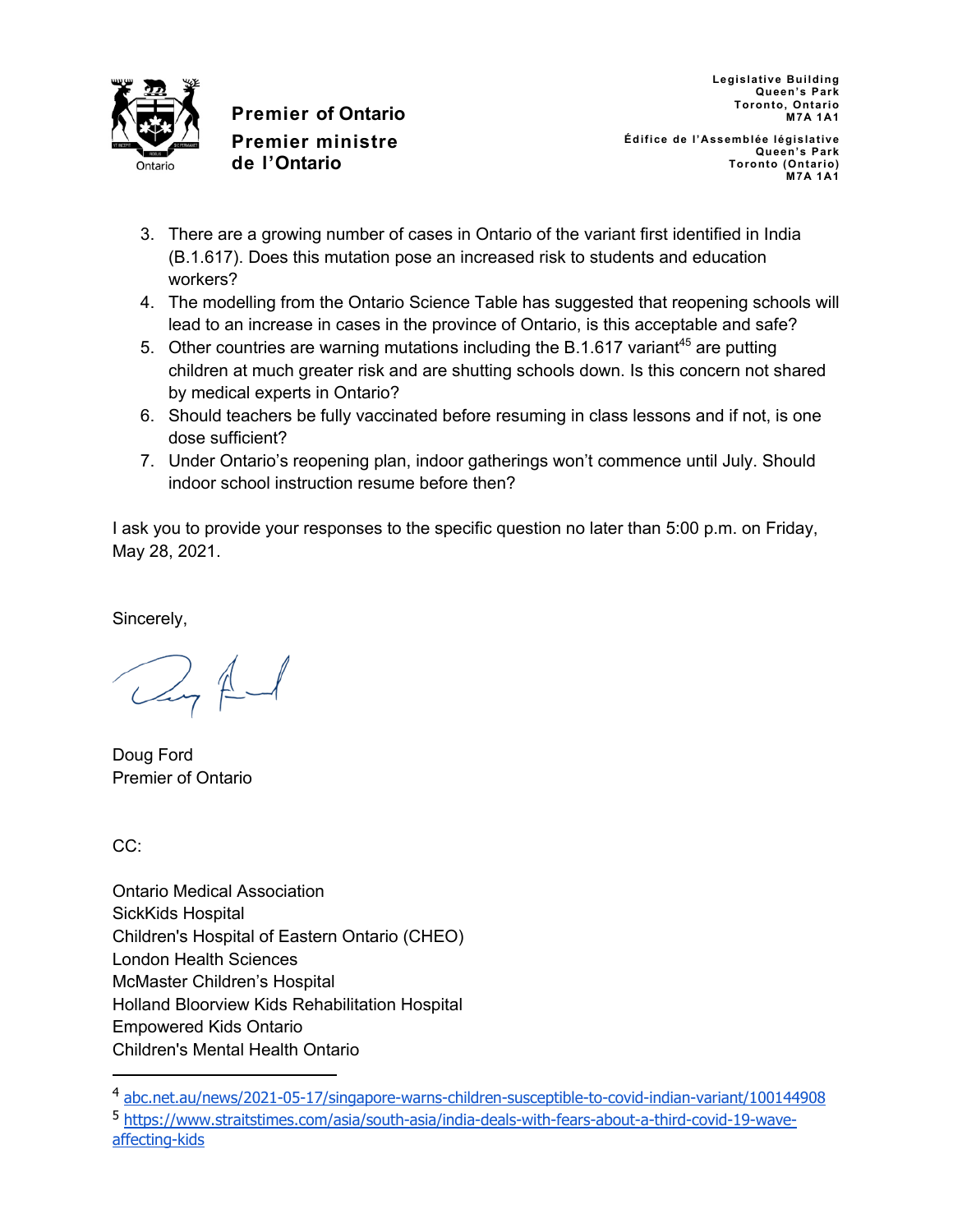**Legislative Building Queen's Park Toronto, Ontario M7A 1A1**



**Premier of Ontario Premier ministre de l'Ontario**

**Édifice de l'Assemblée législative Queen's Park Toronto (Ontario) M7A 1A1**

Canadian Paediatric Society Pediatricians Alliance of Ontario University Health Network Science Advisory Table Dr David Williams, Chief Medical Officer of Health The District of Algoma Health Unit, Dr. Jennifer Loo Brant County Health Unit, Dr. Elizabeth Urbantke Chatham-Kent Health Unit, Dr. David Colby Durham Regional Health Unit, Dr. Robert Kyle Eastern Ontario Health Unit, Dr. Paul Roumeliotis Grey Bruce Health Unit, Dr. Ian Arra Haldimand-Norfolk Health Unit, Dr. Shanker Nesathurai Haliburton, Kawartha, Pine Ridge District Health Unit, Dr. Natalie Bocking Halton Region Health, Department Dr. Hamidah Meghani City of Hamilton, Public Health Services, Dr. Elizabeth Richardson Hastings & Prince Edward Counties Health Unit, Dr. Piotr Oglaza Huron Perth Health Unit, Dr. Miriam Klassen Kingston, Frontenac and Lennox & Addington Health Unit, Dr. Kieran Moore Lambton Health Unit, Dr. Sudit Ranade Leeds, Grenville & Lanark District Health Unit, Dr. Paula Stewart Middlesex-London Health Unit, Dr. Christopher Mackie Niagara Region Public Health Department, Dr. Mustafa Hirji North Bay Parry Sound District Health Unit, Dr. Jim Chirico Northwestern Health Unit, Dr. Kit Young Hoon Ottawa Public Health, Dr. Vera Etches Oxford Elgin St. Thomas Health Unit, Dr. Joyce Lock Peel Public Health, Dr. Lawrence Loh Peterborough County-City Health Unit, Dr. Rosana Salvaterra Porcupine Health Unit, Dr. Lianne Catton Renfrew County & District Health Unit, Dr. Robert Cushman Simcoe Muskoka District Health Unit, Dr. Charles Gardner Sudbury and District Health Unit, Dr. Penny Sutcliffe Thunder Bay District Health Unit, Dr. Janet DeMille Timiskaming Health Unit, Dr. Glenn Corneil City of Toronto Health Unit, Dr. Eileen de Villa Region of Waterloo, Public Health, Dr. Hsiu-Li Wang Wellington-Dufferin-Guelph Health Unit, Dr. Nicola Mercer Windsor-Essex County Health Unit, Dr. Wajid Ahmed York Region Public Health, Dr. Karim Kurji Association des enseignantes et des enseignants franco-ontariens